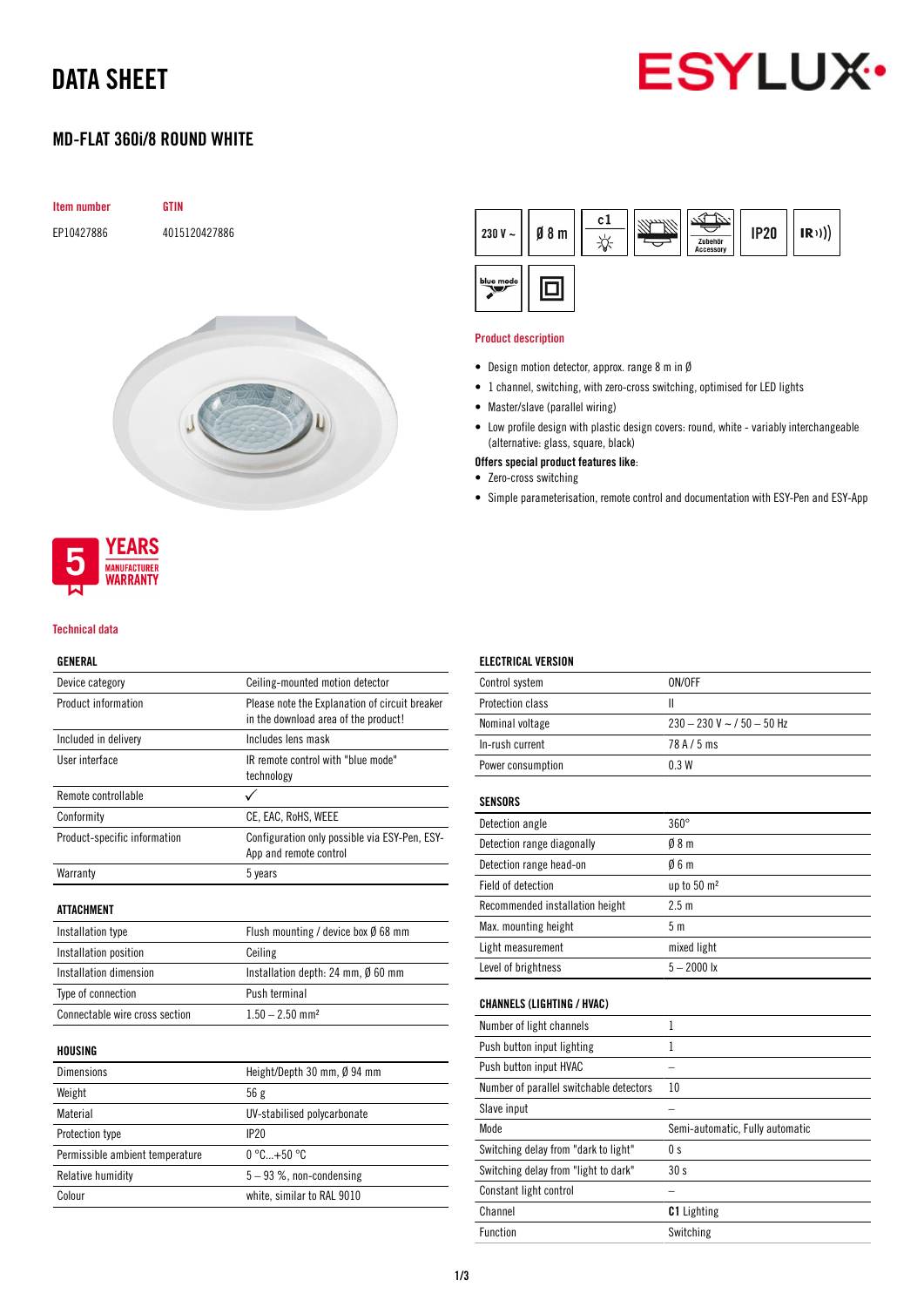# DATA SHEET



## MD-FLAT 360i/8 ROUND WHITE

|                                    | <b>GTIN</b>                                 |                                                           |                                  |
|------------------------------------|---------------------------------------------|-----------------------------------------------------------|----------------------------------|
| EP10427886                         | 4015120427886                               |                                                           |                                  |
| Switching capacity                 | 230 V/50 Hz                                 | Push button input                                         | ✓                                |
|                                    | 2300 W/10 A (cos phi = 1)                   | Impulse mode                                              | ✓                                |
|                                    | 1150 VA/5 A (cos phi = $0,5$ )<br>600 W LED | Switch-off delay time                                     | 60 s30 min (adjustable in steps) |
|                                    |                                             |                                                           |                                  |
| Switch contact                     | make contact / non-floating                 |                                                           |                                  |
| <b>Factory settings</b><br>GENERAL |                                             |                                                           | fully automatic                  |
| Sensitivity                        | 100 %                                       | Operating mode<br>Level of brightness/switching threshold | 100 lx                           |
|                                    |                                             | Switch-off delay time                                     | $5 \text{ min}$                  |
| <b>CHANNELS (LIGHTING / HVAC)</b>  |                                             |                                                           |                                  |

#### Accessories

| <b>Product designation</b>      | Item number | <b>Product description</b>                                                                                                                | <b>GTIN</b>   |
|---------------------------------|-------------|-------------------------------------------------------------------------------------------------------------------------------------------|---------------|
| Cover                           |             |                                                                                                                                           |               |
| <b>FLAT COVER ROUND WH</b>      | EP00007231  | Cover for FLAT series, round, white                                                                                                       | 4015120007231 |
| <b>FLAT COVER ROUND BK</b>      | EP00007279  | Cover for FLAT series, round, black                                                                                                       | 4015120007279 |
| <b>FLAT COVER ROUND GY</b>      | EP00007316  | Cover for FLAT series, round, grey                                                                                                        | 4015120007316 |
| FLAT COVER LARGE ROUND WH       | EP10428579  | Cover for FLAT series, 105 mm, round, white                                                                                               | 4015120428579 |
| FLAT COVER LARGE ROUND BK       | EP10428098  | Cover for FLAT series, 105 mm, round, black                                                                                               | 4015120428098 |
| <b>FLAT COVER SQUARE WH</b>     | EP00007248  | Cover for FLAT series, square, white                                                                                                      | 4015120007248 |
| <b>FLAT COVER SQUARE BK</b>     | EP00007286  | Cover for FLAT series, square, black                                                                                                      | 4015120007286 |
| FLAT COVER GLASS ROUND WH       | EP00007255  | Cover for FLAT series, glass, round, white                                                                                                | 4015120007255 |
| FLAT COVER GLASS ROUND BK       | EP00007293  | Cover for FLAT series, glass, round, black                                                                                                | 4015120007293 |
| FLAT COVER GLASS ROUND GY       | EP00007323  | Cover for FLAT series, glass, round, grey                                                                                                 | 4015120007323 |
| FLAT COVER GLASS SQUARE WH      | EP00007262  | Cover for FLAT series, glass, square, white                                                                                               | 4015120007262 |
| FLAT COVER GLASS SQUARE BK      | EP00007309  | Cover for FLAT series, glass, square, grey                                                                                                | 4015120007309 |
| <b>Mounting</b>                 |             |                                                                                                                                           |               |
| FLAT MOUNTING SET IP20 FM       | EP10426889  | Recessed ceiling mounting set for FLAT series includes installation bracket and dust-protected box                                        | 4015120426889 |
| <b>Protection</b>               |             |                                                                                                                                           |               |
| <b>BASKET GUARD ROUND LARGE</b> | EM10425608  | Basket guard for presence and motion detectors and smoke detectors, Ø 180 mm, height 90 mm                                                | 4015120425608 |
| BASKET GUARD ROUND SMALL        | EM10425615  | Basket guard for presence and motion detectors and smoke detectors, Ø 165 mm, height 70 mm                                                | 4015120425615 |
| <b>Remote control</b>           |             |                                                                                                                                           |               |
| ESY-Pen                         | EP10425356  | ESY-Pen and ESY-App, two tools for every task: (1) Parameterisation, (2) remote control, (3) light<br>measurement, (4) project management | 4015120425356 |
| REMOTE CONTROL MDi/PDi          | EM10425509  | IR remote control for presence detectors and motion detectors                                                                             | 4015120425509 |